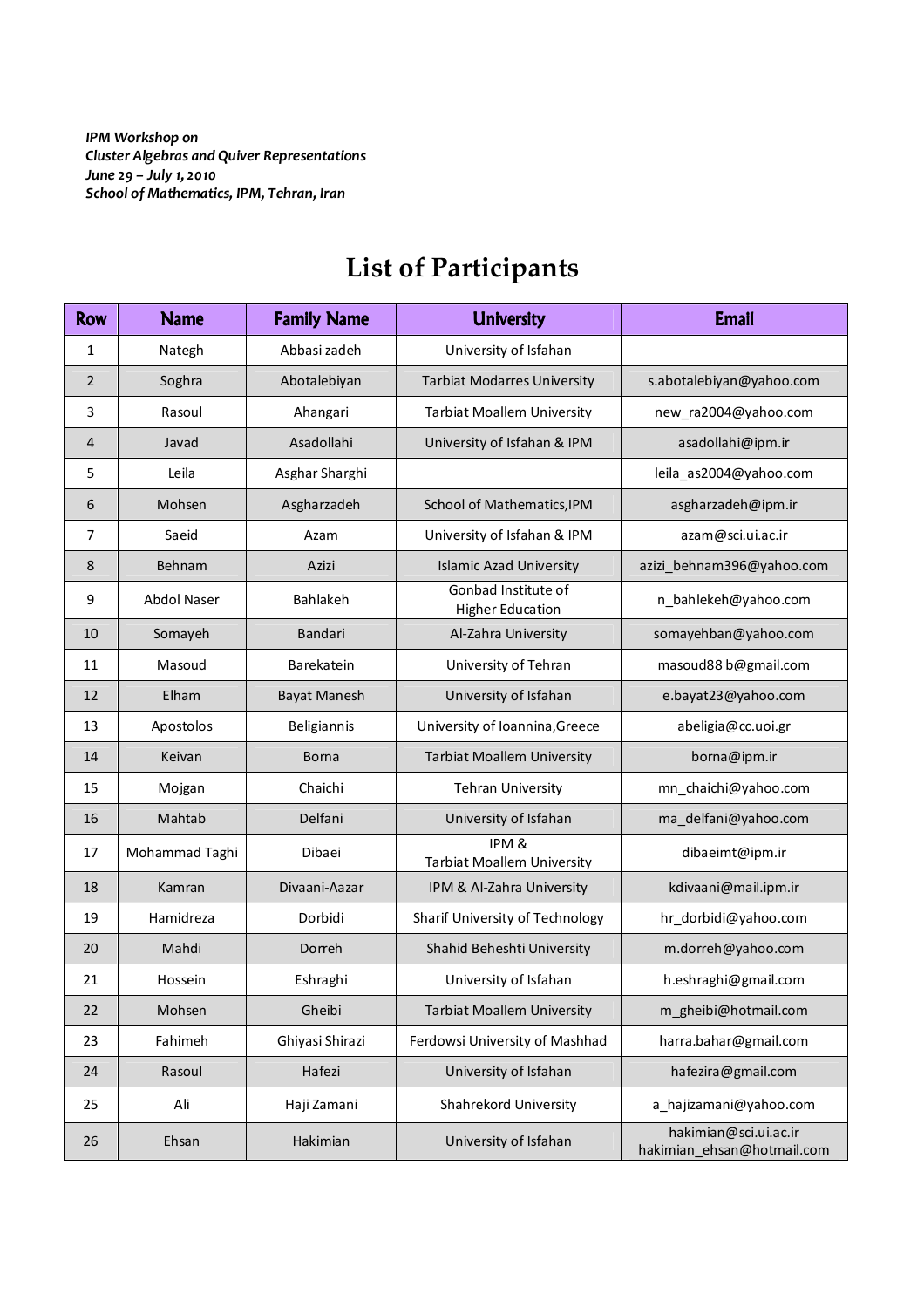IPM Workshop on Cluster Algebras and Quiver Representations June 29 – July 1, 2010 School of Mathematics, IPM, Tehran, Iran

| <b>Row</b> | <b>Name</b> | <b>Family Name</b> | <b>University</b>                               | <b>Email</b>                                       |
|------------|-------------|--------------------|-------------------------------------------------|----------------------------------------------------|
| 27         | Hasti       | Hamidzadeh         | Amirkabir University of Technlogy               | hamidzade@aut.ac.ir                                |
| 28         | Marziyeh    | Hatamkhani         | Al-Zahra University                             | hatamkhanim@yahoo.com                              |
| 29         | Fakhteh     | Hesami Fard        |                                                 | fhesamifard@yahoo.com                              |
| 30         | Esmaeil     | Hosseini           | University of Isfahan                           | esmaeilmath@gmail.com                              |
| 31         | Atefeh      | Ilkhani            |                                                 | a_ilkhani@aut.ac.ir                                |
| 32         | Mohsen      | Jahangiri          | University of Isfahan                           | mohsen_jahan@yahoo.com                             |
| 33         | Maryam      | Jahangiri          | Dameghan University of<br><b>Basic Sciences</b> | Jahangiri.maryam@gmail.com<br>jahangiri@dubs.ac.ir |
| 34         | Mahboubeh   | Kazemi Golbanghi   | University of Isfahan                           | m.kazemi_gh@yahoo.com                              |
| 35         | Fariba      | Kazemi Golbanghi   | Shahid Beheshti University                      | f.kazemi.7@gmail.com                               |
| 36         | Bernhard    | Keller             | Université Paris Diderot, France                | keller@math.jussieu.fr                             |
| 37         | Sina        | Keyhanian          | University of Tehran                            | s.keyhanian@gmail.com                              |
| 38         | Sima        | Kiani              | <b>Islamic Azad University</b>                  | sima.kiani@gmail.com<br>amis nik2003@yahoo.com     |
| 39         | Parviz      | Mafi               | University of Isfahan                           |                                                    |
| 40         | Parisa      | Masoudi Khandani   | University of Isfahan                           | msoudianpih@gmail.com                              |
| 41         | Fatemeh     | Mohammadi          | <b>Islamic Azad University</b>                  | mohammadi_fh@yahoo.com                             |
| 42         | Ali         | Mohammadian        | School of Mathematics, IPM                      | ali_m@ipm.ir                                       |
| 43         | Reza        | Naghipour          | University of Tabriz                            | naghipour@ipm.ir                                   |
| 44         | Maziyar     | Raissi             | University of Isfahan                           | m.raissi@math.int.ac.ir                            |
| 45         | Shahab      | Rajabi             | <b>Tehran University</b>                        | shahabrjb@gmail.com                                |
| 46         | Marzieh     | Ramezani           | University of Isfahan                           | marzieramezani1683@gmail.com                       |
| 47         | Yaser       | Roghani Emarat     | University of Isfahan                           |                                                    |
| 48         | Arash       | Sadeghi            | <b>Tarbiat Moallem University</b>               | sadeghiarash61@gmail.com                           |
| 49         | Shokrollah  | Salarian           | University of Isfahan and IPM                   | salarian@ipm.ir                                    |
| 50         | Maryam      | Salimi             | <b>Islamic Azad University</b>                  | maryam.ut@gmail.com                                |
| 51         | Reza        | Sazeedeh           | Urmia University & IPM                          | rsazeedeh@ipm.ir                                   |
| 52         | Fatemeh     | Shafi              | University of Isfahan                           | fatemeh_shafi21@yahoo.com                          |

## **List of Participants**